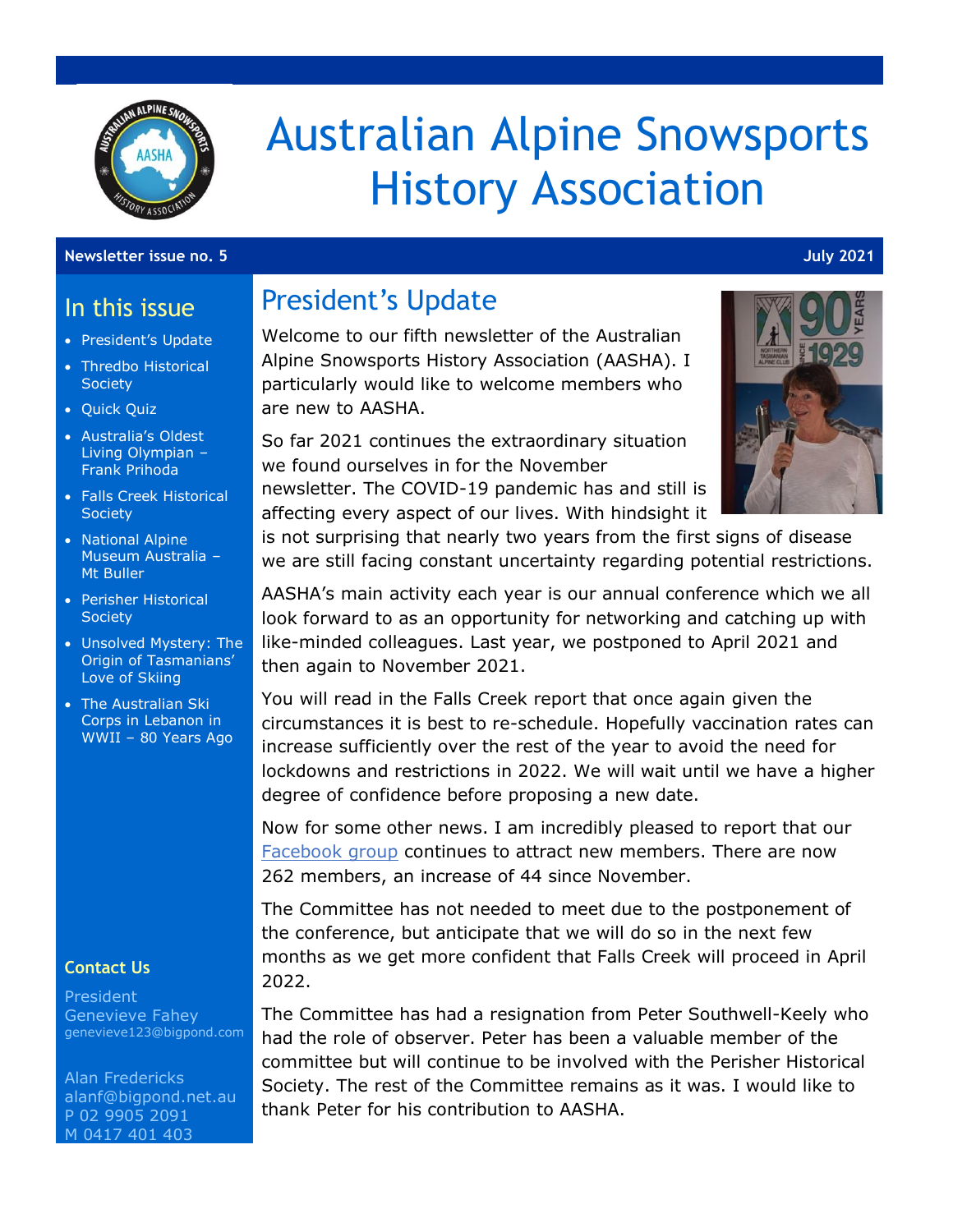#### **The 2021 Committee**

**President:** Genevieve Fahey, NAMA Mt Buller **Immediate Past President:** Alan Fredericks, Thredbo Historical Society **Secretary:** Chris Brangwin, Perisher Historical Society **Members:** Karen Smythe, Falls Creek Historical Society Jason Nightingale, NAMA Mt Hotham Michael Wadsley, Ski Club of Tasmania Jamie Lawrence, Northern Tas Alpine Club Jenni Cole, Disabled Wintersport Australia Graeme Holloway, Thredbo Historical Society

I would particularly like to thank Alan for suggesting that we put out this mid-year newsletter to keep in touch and update you with the current plans for the conference. I would also like to thank him and Jeanie Watson once again for taking on the task of producing the newsletter – it takes considerable time and effort for which we are very grateful.

#### *Genevieve Fahey – President*

#### Thredbo Historical Society

Well known for his entrepreneurial skills, Graeme Holloway was elected President of the Thredbo Alpine Museum at the society's Annual General Meeting in November 2021 after Alan Fredericks stood down after 12 years guiding the organisation. Graeme is not new to the role, having been president for 10 years before Alan came on board.

The Museum's original collection of donated memorabilia was mainly due to Graeme's passion for the preservation of objects associated with the snow sports industry. He is now working towards achieving the goal of a permanent, purpose-built structure in which to display the entire collection. In the first six months of his presidency, he has directed the renovation of the current premises below the Kosciusko Room of the Thredbo Alpine Hotel and overseen the installation of Randy Wieman's extensive photographic images on three monitors in the Museum.

*Christina Webb –Thredbo Alpine Museum Administrator*

### **QUICK QUIZ**



**In which country, state, province or territory would you find these mountains?**

- 1 Blue Mountains
- 2 Green Mountain
- 3 Red Mountain
- 4 Black Mountain
- 5 White Mountain
- 6 Brown Mountain
- 7 Purple Mountain
- 8 Grey Mountain
- 9 Azure Mountain
- 10 Rainbow Mountain

**Answers on page 12.**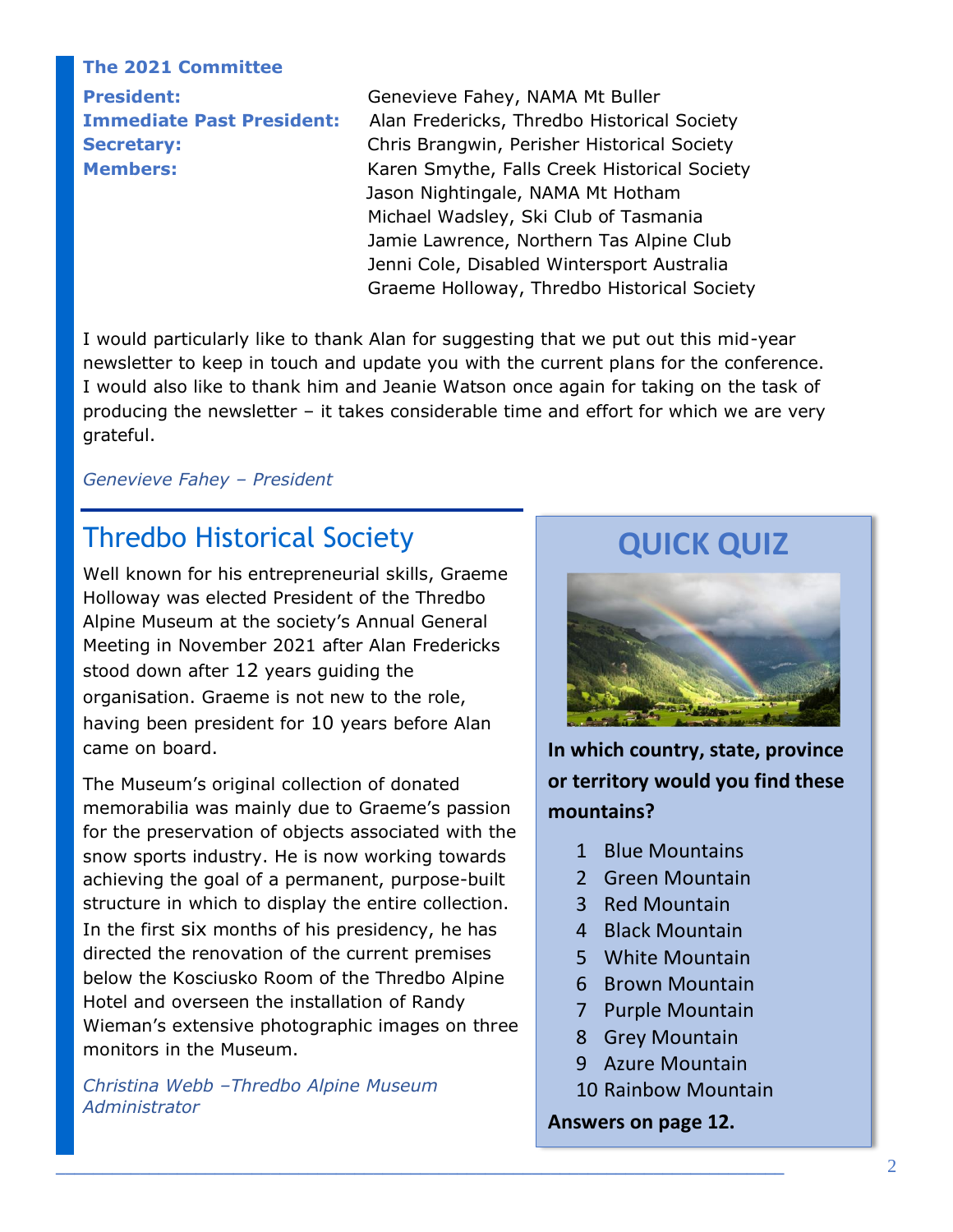## Australia's oldest living Olympian

## *Frank Prihoda, Thredbo Legend – 100 years on*

Frantisek (Frank) Prihoda was born on 8 July 1921 in Prague, Czechoslovakia and became a companion to his sister Sasha who was a couple of years older. Frank's first love was sport and athletics, especially running. At 13 or 14 he became more interested in skiing and participated in his first ski race which came to an abrupt halt when his thick glasses froze over, and he couldn't see the course. At races whenever the sun shone his times were good, but Frank's greatest handicap in ski racing was his poor eyesight.

Frank took ski training seriously and to stay in top physical form in summer he would go rock-climbing on the cliff faces in 'Cesky Raj' (Czech Paradise). From 1936 he trained with the



Frank Prihoda and Christine Davy - recipients of the Snow Australia Medal for Alpine Skiing - June 2020

Czechoslovakian Ski Federation squad until 1940, after which all ski training activities ceased. Frank and Sasha continued to ski illegally, and nobody could stop them because they were privileged members of the Ski Federation Squad. During the war, Frank had to work in his parents' factory, which manufactured artificial flowers. Once his parents died, the ensuing responsibilities gave him little time for ski race training.

Frank Prihoda was one of the small band of people who escaped Europe after World War II and eventually wound up in Thredbo. He escaped with Karel Nekvapil, the husband of Frank's sister Sasha, and it was co-ordinated with the escapes of Sasha and of their friend and fellow skier Tony Sponar. The Communist government having cancelled all passports and closed Czechoslovakia's borders with its western neighbours, subterfuge was needed to get out.

Sasha had an excuse for being outside the country (she was a member of the Czechoslovakian women's Olympic team competing in Switzerland) and Tony, a member of the men's team, was able to convince the authorities that his portable ski lift would be of value in the team's training activities at St Christoph — but Frank and Karel had to use a more dangerous means of escape. They risked armed border guards while crossing on skis from Bohemia to Austria through a forest and over a frozen lake.

In Austria after a very nervous few hours, their escape remained incomplete: they had to avoid detection by the Russians because they were in the Russian occupation sector.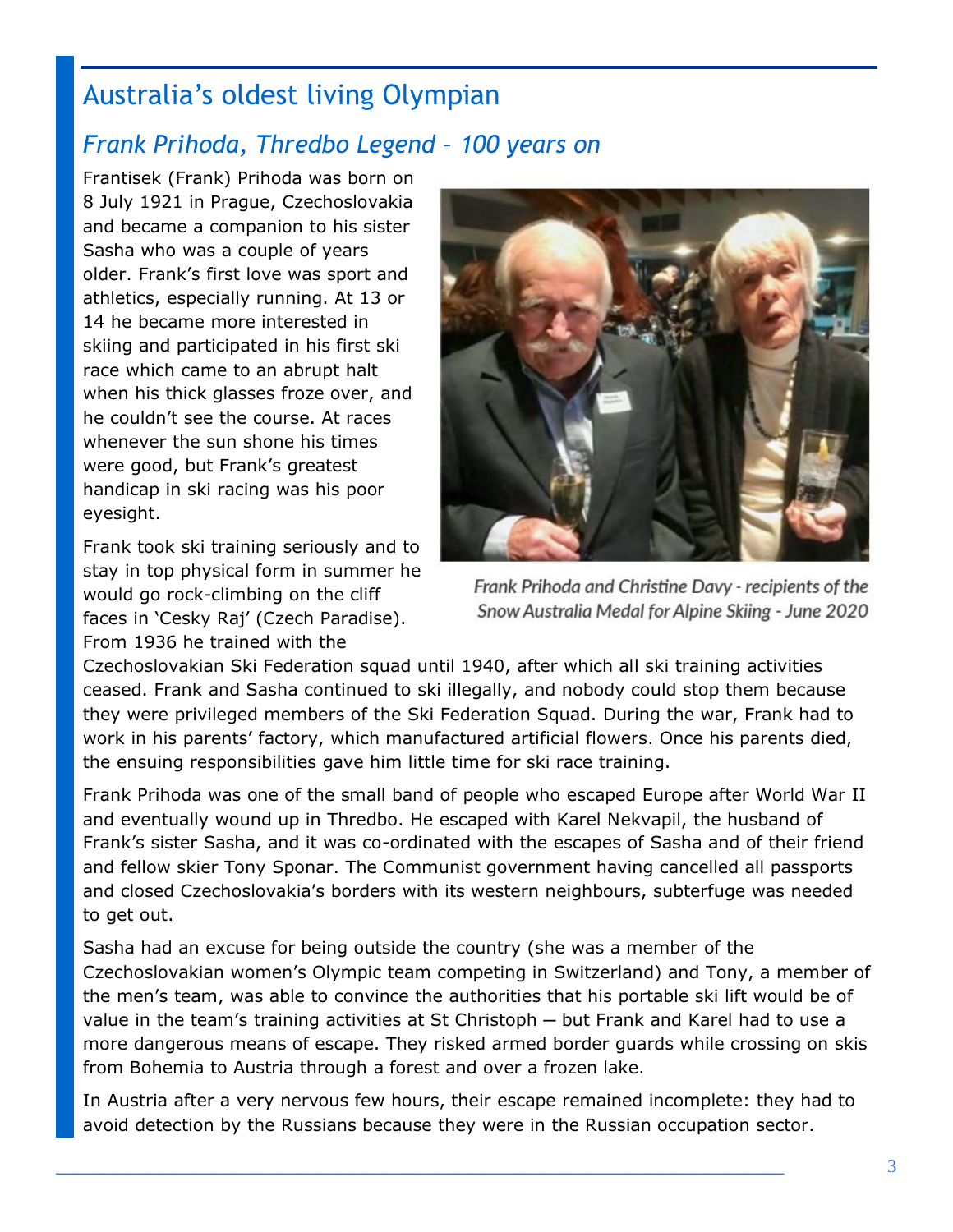Nothing was easy about all this, and at one stage they were detained and had to bribe with 10 US dollars  $-$  a very considerable sum  $-$  a local chief of police to be allowed to get to Vienna. Eventually they made their way there and to St Christoph where they joined Sponar as had been planned in Czechoslovakia. The pair helped Sponar install and operate his jeep-based ski lift, on a site that had never previously had uphill transport facilities, and they remained in nearby St Anton for about three months.

After departing St Anton Frank and Karel made it safely to Belgium where they stayed for several more months. In due course Frank secured a berth on the Cyrenia, a Greek passenger ship bound for far-off Melbourne. He arrived in early 1950. He soon found work in the manufacture of artificial flowers, a field that he and his family had been involved in back in Prague. For a time, he considered getting into the mining of mica, which was used in insulating electrical installations, but his investigations in the Australian interior suggested that that would not be particularly lucrative.

In Czechoslovakia Frank had been a competent skier, having taken up the sport in his early teens. Big sister Sasha was a significant influence here. By his own admission he was not outstanding on skis — his poor eyesight was a serious problem, especially in bad weather but he stood out on the slopes of Mt Buller which he skied for the first time during his second Australian winter. Regarded by the locals as an expert, he did some informal coaching, and he enjoyed the social life of the Melbourne University Ski Club and the other alpine clubs and their lodges. The Victorian ski fields were taking off at this time, the state government having allowed the development of private and club lodges since 1948 unlike NSW which lagged on this particular score.

Frank also skied in the Victorian, NSW and Australian ski championships and came to know the racing areas of the Australian ski fields well. Performing effectively in racing mode, he won selection in the Australian team for the 1956 Winter Olympics at Cortina d'Ampezzo for the slalom and grand slalom events. This earned him and the other four skiers on the team a long trip away, including time in Zurs, Austria for training before the Games proper. Their trip was subsidised to a degree, but the members had to pay part of their way. Frank's knowledge of the world of skiing and his proficiency on the slopes marked him as suitable for administrative activity as well.

In 1958 he was asked to become the chairman of the Race Committee of the Victorian Ski Association, which required him to organise races on Mt Buller. This meant setting courses, organising gates and marshalling the small armies of volunteer gatekeepers and timekeepers and all the paraphernalia that goes with them such as radio and field telephone communications. Before long, he became the President of the Association, an unusual distinction for a recent migrant but a clear recognition of his familiarity with and understanding of the skiing scene. Much later, he became involved in seniors' racing and participated in it both in Australia and on his periodic return visits to Europe.

In 1974, Frank left Melbourne and became a resident of Thredbo where he soon became a significant identity. From the start he involved himself in the life of the village, ran a gift shop, became a foundation member of the Thredbo Historical Society and in 2000 had pride of place in the carrying of the Olympic Torch in Thredbo. Sasha also carried it there. Much respected as an elder citizen of the village, Frank had the honour of lighting the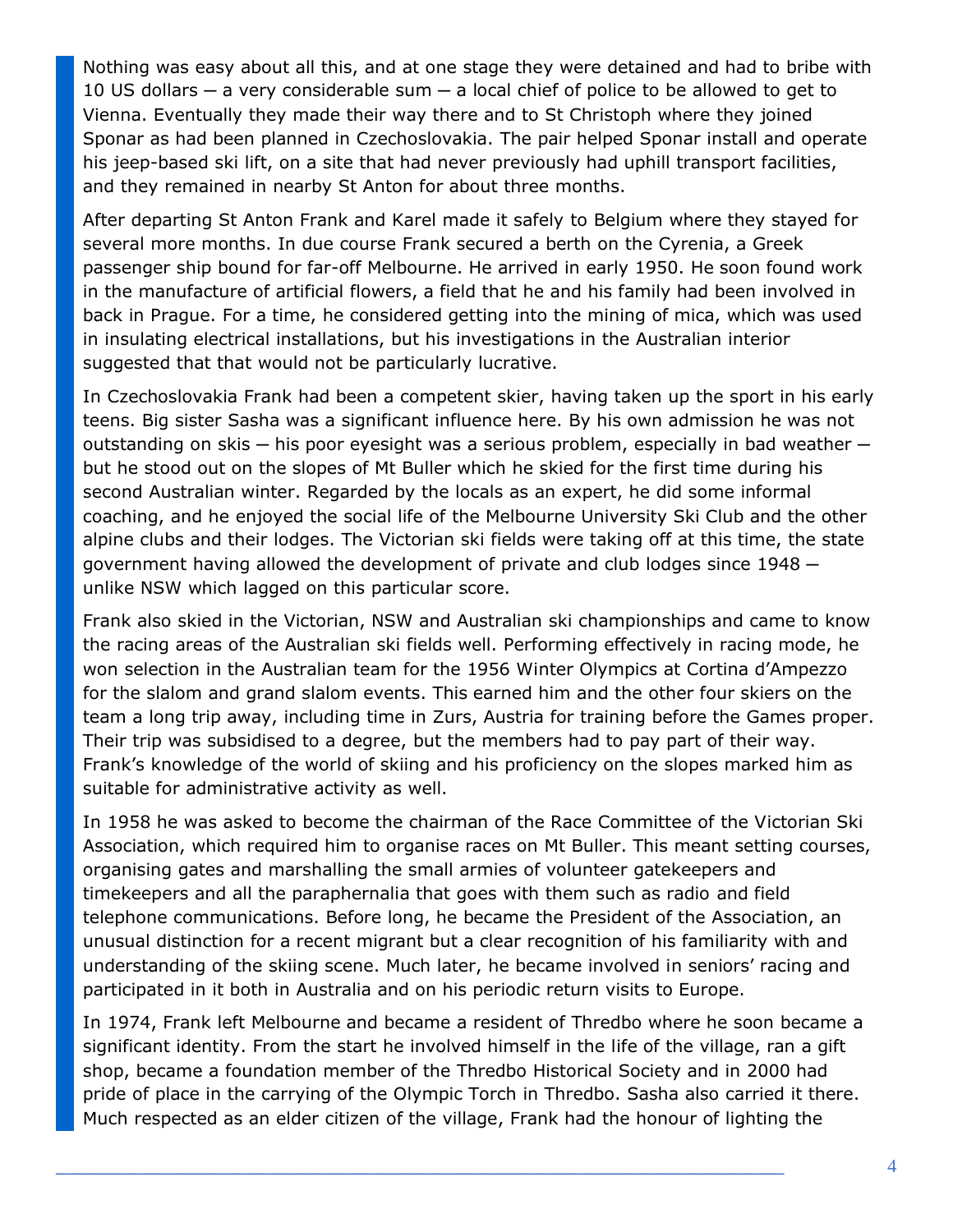cauldron on the Village Green where the torch burned for a night before resuming its journey to Sydney. He served as a long-term committee member and vice-president of the Thredbo Historical Society and gave it much of his time. He also provided sound advice as to the courses of action it should take, for example in developing the museum.

Always well regarded, he became one of the first life members of the Society.

*Chas Keyes and Jerry Krejzar*

## Falls Creek Historical Society

I write to you from Falls Creek on this wet windy, slightly snowy day from the warmth of the museum. The warmth not only comes from the heating but also from the guests that are walking in and the gratefulness that we have that we are open to visitors.



As I write this Sydney is about to go into lockdown and it reminds us of how fragile life is now with COVID. We are celebrating week three of the season here in Victoria and enjoying the smiling faces on the children as they glide down Wombat's ramble in front of our space.

We are open, we are welcoming our visitors, but we are COVID safe. Well, as COVID safe as we can be. Volunteers are masked up, QR codes are on the doors, COVID Safe Plans have been written, Lemon

Proof spray is on hand for high touch points and there are limits on the number of people that can come in. But we are open.

Projects are continuing, our oral history project, recordings of some of the legends, pioneers and all-round village champions are continuing. Seven are in the bag and the list is ever growing of more potential candidates. We can't wait to see them in the museum. We are moving into the 21st century.

For now, we have the AASHA conference on hold, the uncertainty around hosting it is still there. The rules on how many people can come and go and how many can meet in a space are always evolving and changing. For now, we are keeping in touch with the committee and will let everyone know as soon as we know what is going on.

We look forward to seeing you all very soon – for now, keep warm and keep sanitising.

*Karen Smythe, Falls Creek Historical Society*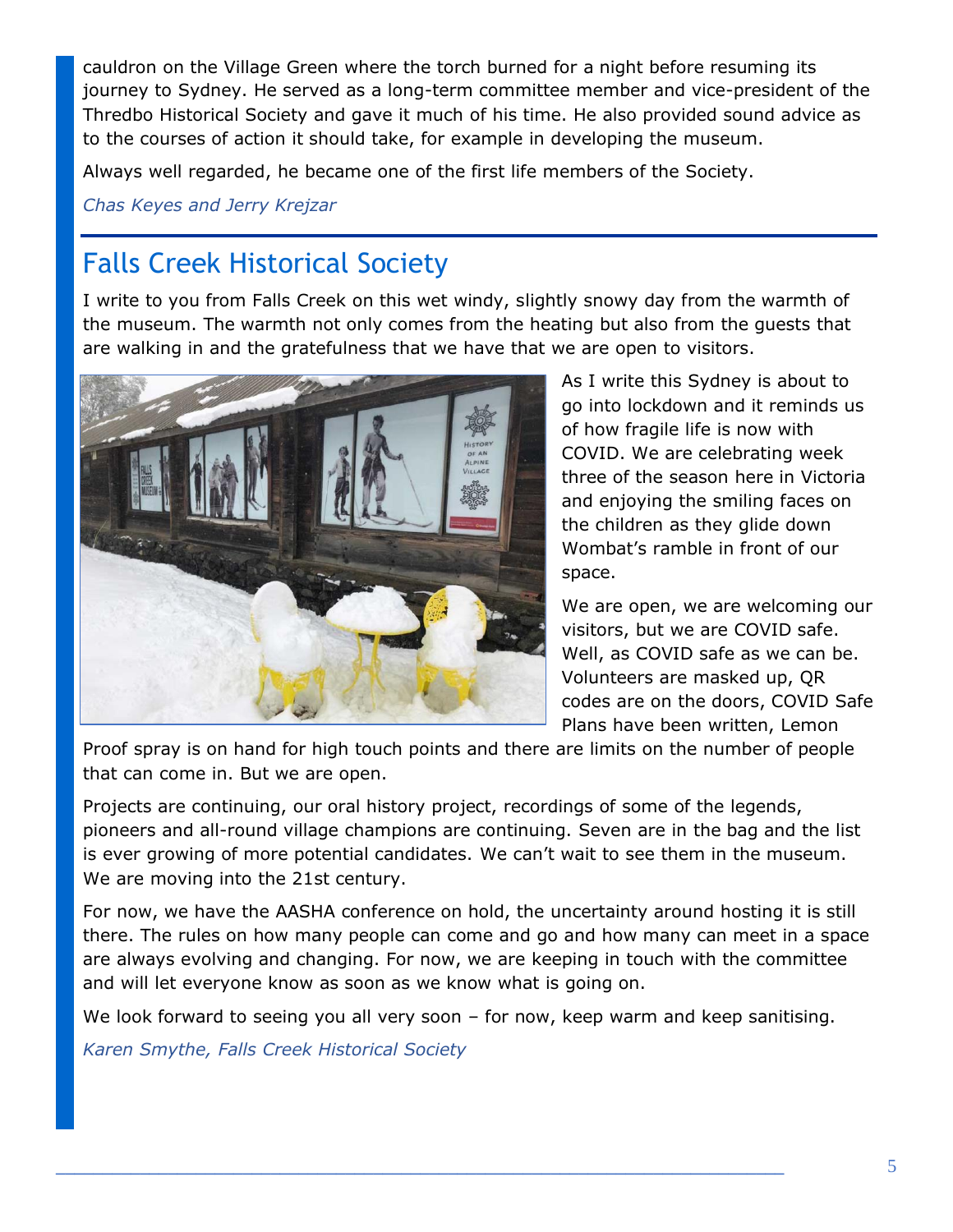## National Alpine Museum Australia – Mt Buller

NAMA has been busy over the last eight months despite the difficult situation Victoria has often found itself in with ever-changing restrictions associated with the pandemic.



A decision was made to remain closed over the summer/autumn period due to ongoing COVID issues and the need to devote time to the planning of the renovations. All processes took longer than expected. We were unable to have the planned working bees due to COVID and the actual building process was made more challenging due to the additional processes required to undertake works in a COVID safe way.

We welcomed a new Treasurer, Neil Bower, to our committee. Neil has a background in banking and will be a valuable addition. We also welcomed Jon Hutchins who will be known to many of you. He will represent Mt Hotham and brings his invaluable alpine experience.

Several projects have been completed or ongoing:

- Extensive alterations to our museum space in the Resort Management Boards building on Summit Road. The entry on Level 6, the foyer space and internal space on Level 1 have both been dramatically remodelled to create a vibrant and modern entry experience for our onsite visitors. The floor space in the museum has been increased by about 35%.
- The new museum logo and colour palette has been applied to the new spaces adding to the reinvigorated look and feel. Our website, Facebook, Instagram presence now all have the new logo and colour palette.
- eHive and Trove the work on cataloguing the collection continues with more items awaiting uploading. There are now approximately 17,000 items available for anyone to explore.
- The agreement with the resort management board has been signed and will be in place for the next three years giving NAMA security of location and some associated funding.





*The entry on level 1 and the foyer space to the right of the entry door.*

*Genevieve Fahey, NAMA Mt Buller*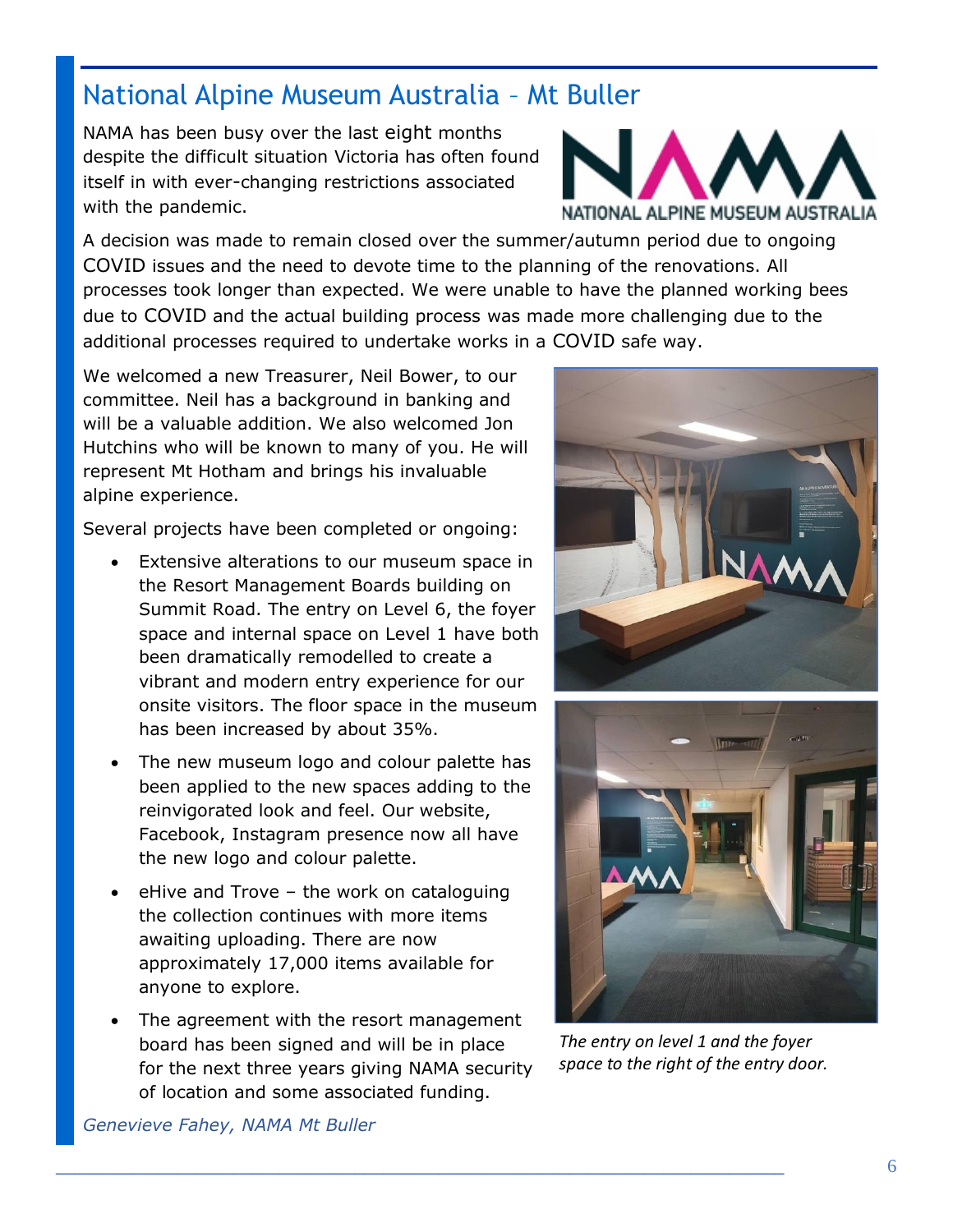## Perisher Historical Society

The ongoing problems of Covid-19 continue into the 2021 snowsports season. The Annual Dinner had to be cancelled once again, as it was in 2020. However, the annual 'Hello in the Snow' event is currently planned for 10 August 2021 during the Perisher XC Week, providing an opportunity for PHS members and the cross-country community to meet.

The lockdowns in both Victoria and NSW have had a significant effect on the resorts, and on many businesses and snow sports participants, and we can only hope that season 2022 will be more settled.

After taking the initiative to establish the PHS in 2005, Pam and Philip Woodman stood back from their respective roles as Secretary and President at the AGM held in April 2021. They have provided immense time, energy, and leadership over the years, and were awarded Life Membership, together with Peter Southwell-Keely, at the AGM. Both Philip and Pam remain active as members, with Philip continuing as a Committee Member filling the new role of Past President. Chris Brangwin also retired as a Committee Member but remains active on a subcommittee and continues his previous role as PHS nominee representative to AASHA.

The new Committee comprises:

| <b>President:</b>          | Ashley Blondel                                                                         |
|----------------------------|----------------------------------------------------------------------------------------|
| <b>Vice President:</b>     | Peter Southwell-Keely                                                                  |
| <b>Past President:</b>     | Philip Woodman                                                                         |
| <b>Secretary:</b>          | Dianne Cree                                                                            |
| <b>Treasurer:</b>          | Raylene Jarvis                                                                         |
|                            | <b>Committee Members:</b> Donald Johnston and Jan Glover                               |
| <b>Ex Officio Members:</b> | Peter Brulisauer (SVP Vail Australia and COO Perisher) and<br>Marion Battishall, NPWS. |

PHS efforts have been concentrated on a new website that was launched in January 2020, with the aim of providing a comprehensive way to access, research, study and display the Perisher Range area's history.

There is a wealth of information, stories and images available, and with more being discovered and learnt about, the website is constantly evolving and improving. At the heart of the site is the eMuseum, a virtual museum that contains the articles, stories and histories of the Perisher Range.

A new feature recently introduced is the "TimeLine", an easy way to see at a glance the key historical moments arranged in date order. There is a [high-level history timeline](https://perisherhistory.org.au/emuseum/timeline/) as well as other timelines for specific areas and people.

Launched in July 2021 is the new bookshop, enabling the online purchase of printed books, including *Hotel Kosciusko* (Donald Johnston), *Highway to Heaven* and *Out on the Tops*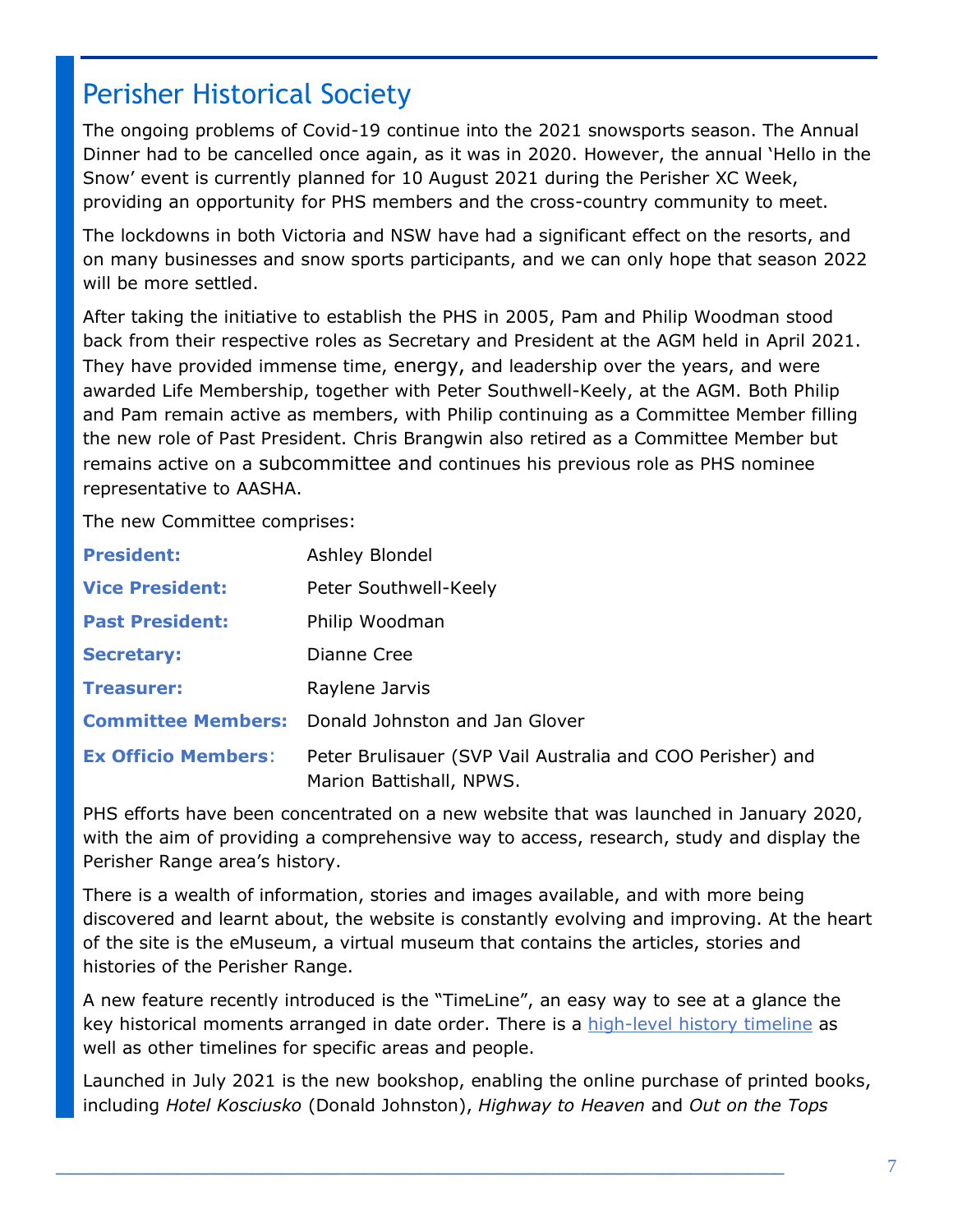(Peter Southwell-Keely), and *Australian Skiing: The First 100 Years* (Wendy Cross). This will soon be expanded to include eBooks, which will be able to be ordered and downloaded.

PHS Newsletters, from the Summer 2008 edition to the most recent, are available for viewing/downloading. There's a recently added index for each newsletter, enabling browsers to see the key stories and articles in advance.

The PHS has a large library of historical information, and not everything is online. One of our projects is to develop a list of available resources, in effect a bibliography, which will be published on the website for use by researchers and contributors, or anyone simply interested in our shared history.

*Chris Brangwin, PHS Nominee Representative*

## Unsolved mystery: the origins of Tasmanians' love of skiing

Thanks to his skis, Roald Amundsen became the first man to reach the South Pole. But did those same skis also play a key role in getting Tasmanians to go skiing?

Few ski historians would dispute the fact that naturalist Gustav Weindorfer, de facto custodian of the Cradle Mountain area, was the first to use modern skis in Tasmania when, in 1914, he skimmed across the valley near his Waldheim Chalet home on a pair he'd made himself. It is also accepted that – as far as is known – no-one else went skiing in Tasmania until 1922, when Tasmanian Government Tourist Bureau Director Evelyn Emmett and two mates went to Mt Field National Park to try out a pair of skis brought back by Emmett from a trip to the Hotel Kosciusko the previous year.

From there, the Tasmanian story is less clear-cut. It is known that sometime between 1921 and 1923, multi-talented Hobart architect/surveyor/engineer HR "Mr Hutch" Hutchison began making skis in his back garden, for family and friends, with the first of them tested on Mt Wellington in July of 1923, just a couple of weeks after *The Mercury* reported that a small party led by Evelyn Emmett had tried out a half dozen imported pairs at the same location. *The Mercury's* report on the July expedition claimed the



*Roald Amundsen in the Antarctic. Did his skis inspire Tasmania's first skiers?*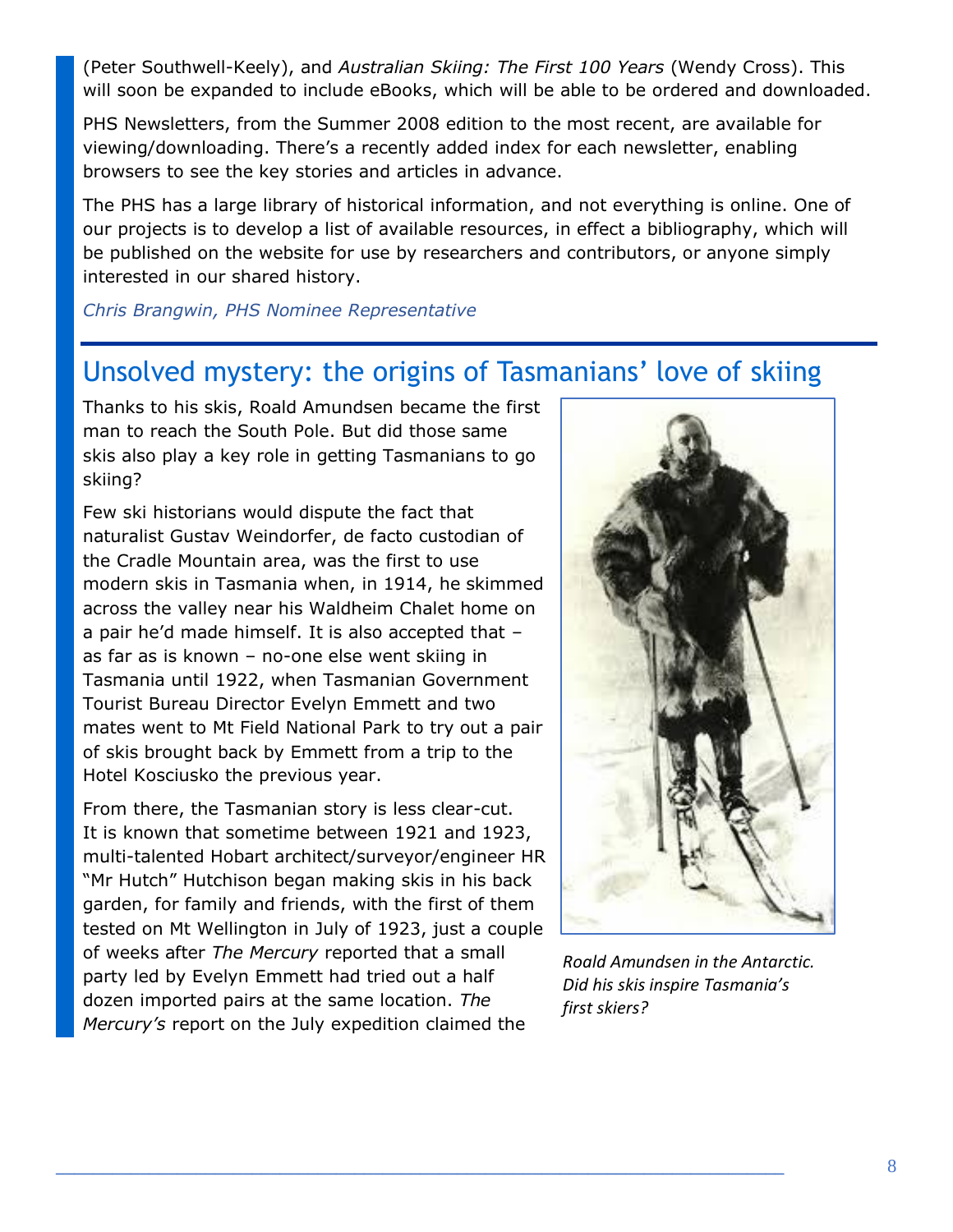home-made skis used on that occasion were "copied from those imported by the Bureau" but, given the short timeframe, this seems highly unlikely.



*Amundsen's ship,* The Fram*.*

So, what did Mr Hutch use for a template? This is where the great polar explorer might – or might not – have played a part.

When I began writing *Australian Skiing: The First 100 Years*, I accepted information given to me by Mr Hutch's son, Robert, that his father based his backyard creations on a pair of skis brought to Hobart by local resident Cicely Travers as a souvenir of a trip to Finland. Robert's account was backed by Miss Travers' niece, Donnee and both said that the instigator of Mr Hutch's ski-making project was family friend Leicester McAulay, who visited Switzerland in 1921 and later spotted Cicely Travers' skis in a shed at her home. But what I did not know at the time was that Geoff Chapman, another Hutch family friend, had written in an article published in the 1931 *Ski Club of Victoria Year Book* that: "… the early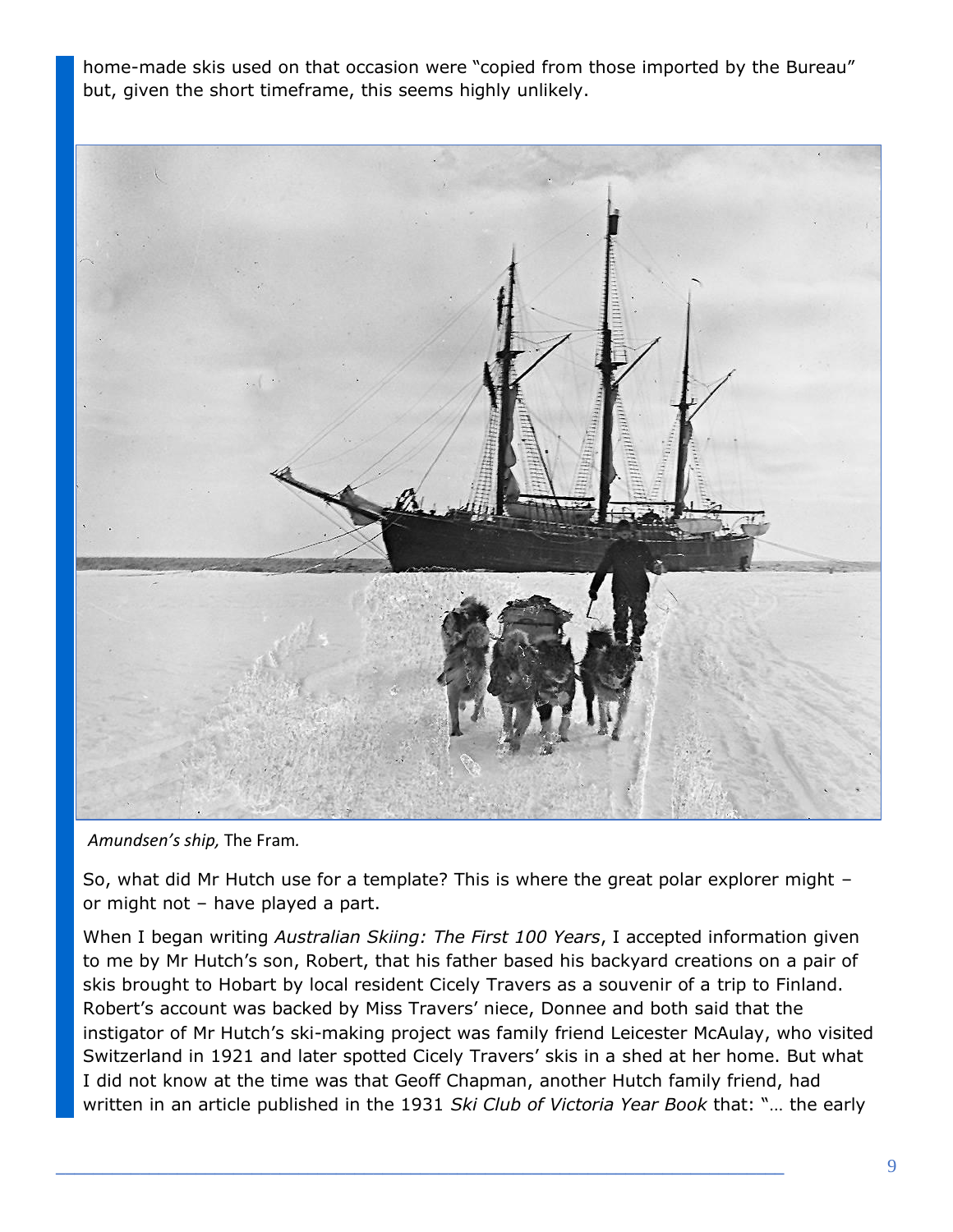ski [sic] were copied from a pair of famous Amundsen's that were left behind after his return from the Pole."

An account written just nine years after the activity it describes would seem to carry far more weight than personal recollections many decades afterwards and it has been suggested that Mt Hutch probably saw skis on Amundsen's ship, *The Fram,* while it lay at anchor in Sandy Bay but only "official" visitors were allowed on board and there is no record of Mr Hutch being among them. However, on March 19, two days before Amundsen left Tasmania for Adelaide to commence a national lecture tour, Hobart booksellers Propsting & Morris announced a window display "Courtesy of Captains Amundsen and Neilsen of the Fram", which included skis and other equipment "Direct from the South Pole". Mr Hutch's office was just two blocks away. Unfortunately, what happened to the skis once the display ended is not known.

In another twist to the Tasmanian skiing story, it is also possible that Hutchison saw Gustav Weindorfer's skis – though not on snow

– during the 1915 Christmas holidays when he, along with statistician Lyndhurst Giblin and lawyer William Butler, set out to determine the height of Barn Bluff, near Cradle Mountain. They stayed overnight at Waldheim Chalet. Three months later, a different party which included Evelyn Emmett also stayed briefly at the chalet and *The Mercury* subsequently published an article by a reporter who accompanied the publicity-savvy Tourist Bureau chief which mentioned "a neat pair of 'skis' hanging from the ceiling of the accommodation hut." Theoretically, Mr Hutch would also have seen them during his visit earlier but a paper about that trip, written by Hutchison, Giblin and Butler for the Royal Society of Tasmania, made no mention of them. In any event, several more years passed before either Hutchison or Emmett were inspired to take to the slopes.

The question therefore remains: did a pair of skis brought all the way from Scandinavia to the opposite end of the world as mere souvenirs seed a new sport in Australia's island state or was it an altogether different pair of Scandinavian skis – ones which carried their original owner all the way to the South Pole?

*Many thanks to Michael Wadsley for his substantial contribution to this article.*

*Wendy Cross, Australian Ski Historian*

### The Australian Ski Corps in Lebanon in WWII – 80 Years Ago

*From the archives and library of the Thredbo Alpine Museum*

In 1941 Australian troops formed the majority of the British and Commonwealth forces taking part in their invasion of Vichy French held Syria. The Australian 7th Division consisted of the main Allied force in the bloody five-week campaign against Vichy French, French Colonial and French Foreign Legionnaires. The hilly and difficult terrain and conditions providing excellent defensive position. Within the mountainous area inland from

#### **AUSTRALIAN SKIING: THE FIRST 100 YEARS**



Wendy's book, *Australian Skiing: The First 100 Years*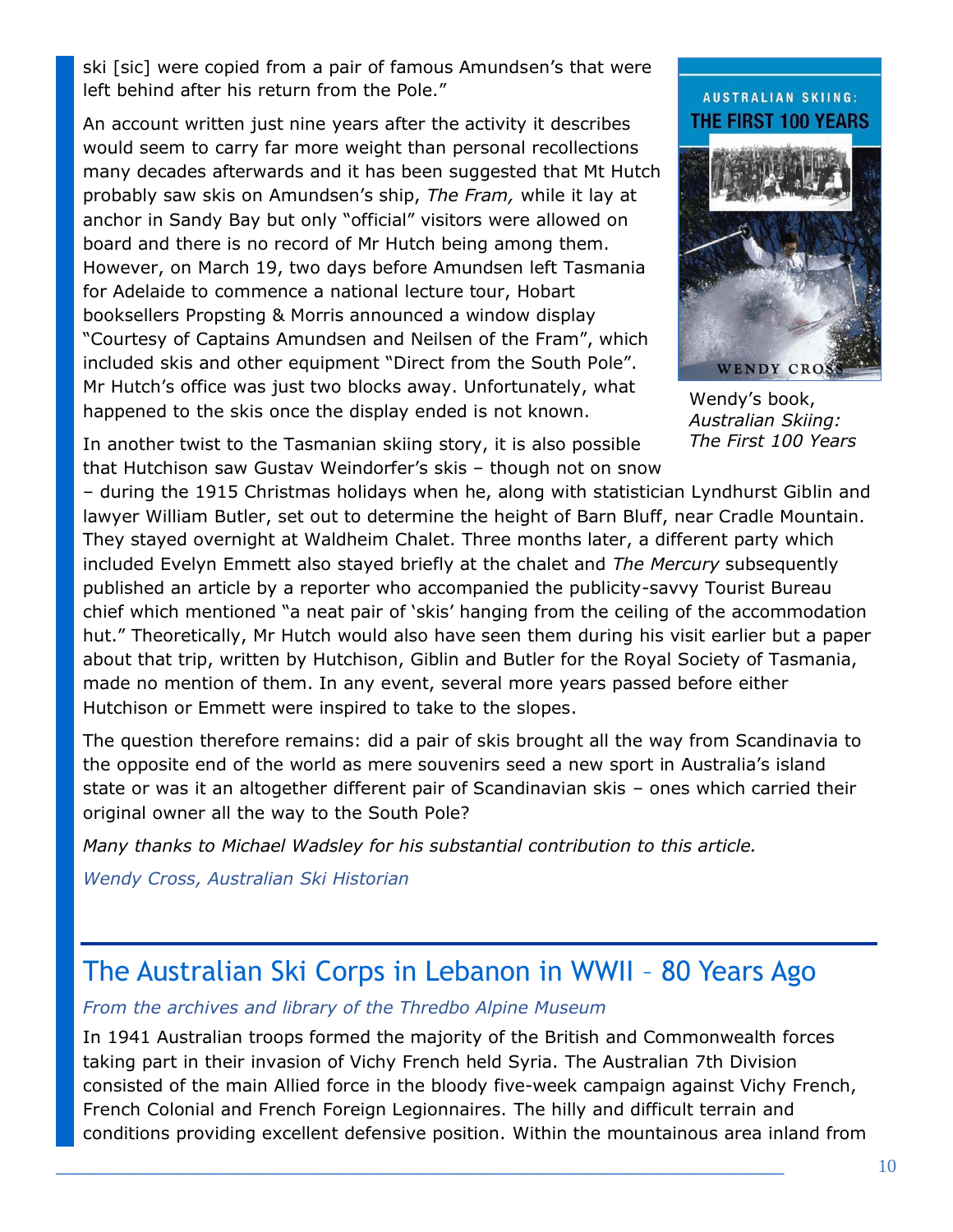the Mediterranean Sea the high Country of Syria and Lebanon is regularly under snowy conditions during the winter months. The Australian command realising the need for some form of mobile infantry in snow country, formed the nucleus of a ski patrol from Australians with experience of skiing. Volunteers were sought within the Division.

The Australian Corps Ski School was set up in the Taurus Mountains of Lebanon in the famed Cedars, where troops were trained in the art of combat on skis. Coordinated by Signal Corps Major Robert Watkin Savage who was presented with the challenge of sourcing accommodation and equipment including locally made ski boots and food, ski instructors were selected by 1936 Winter Olympian Major James Riddell from the first group of 200 volunteers from the AIF 7th Division. It was intended that these men would teach the next ten and so on.



*Members of the Australian Ski Corps training in Lebanon. Photo by Frank Hurley.*

The clothing included a white camouflage cape, a white battle jacket, white windproof trousers tied at the ankles over army issue trousers and a peaked white cap. The wide skiing stance was adopted to accommodate a heavy rucksack and a rifle.

Accommodation at Hotel de Cedars was rigorous, having been an abandoned monastery without beds and during an initial ski school training month, there was a very heavy threeweek long blizzard and food supplies ran low as the precipitous mountain roads were closed and the supply lorries became buried in the snow en route.

The instructors also included "Mountaineer" Australian downhill champion Sergeant Derrick Stockdale from Ski Club of Victoria; Hotel Kosciuszko ski instructor Sergeant John Abbottsmith; "Ace Instructor" Sergeant Lindsay Salomon an Australian downhill champion from Albury Ski Club; "Ski School Sergeant Major" Sergeant Quail from Cooma and a Cavalry Regiment member; Norwegian born Sergeant Francis Due; Lieutenant E.D Mills from Tasmania and langlauf champion; Chaplain Chas Parsons of the Torch Bearers Ski club; "Dangerous Dan" Bogong High Plains Rat Lieutenant McGaw of the Ski Club of Victoria; Captain Rod Strang of the two Victorian University Ski Clubs, Captain E R Lawson from the 2/3 Machine Gun Battalion and Captain Ronald Rupert Mooney.

It is thought that over highly skilled 15,000 soldiers passed through the ski school which was disbanded in June 1942 and their mountaineering skills were no longer needed. Many were sent to the Kokoda Trail instead.

In the "1967 Australian & New Zealand Ski Year Book", Major T C Paynter of the British Army and instructor to the Scottish Lovat Scouts (1956), author of "The Use of Ski and Ski